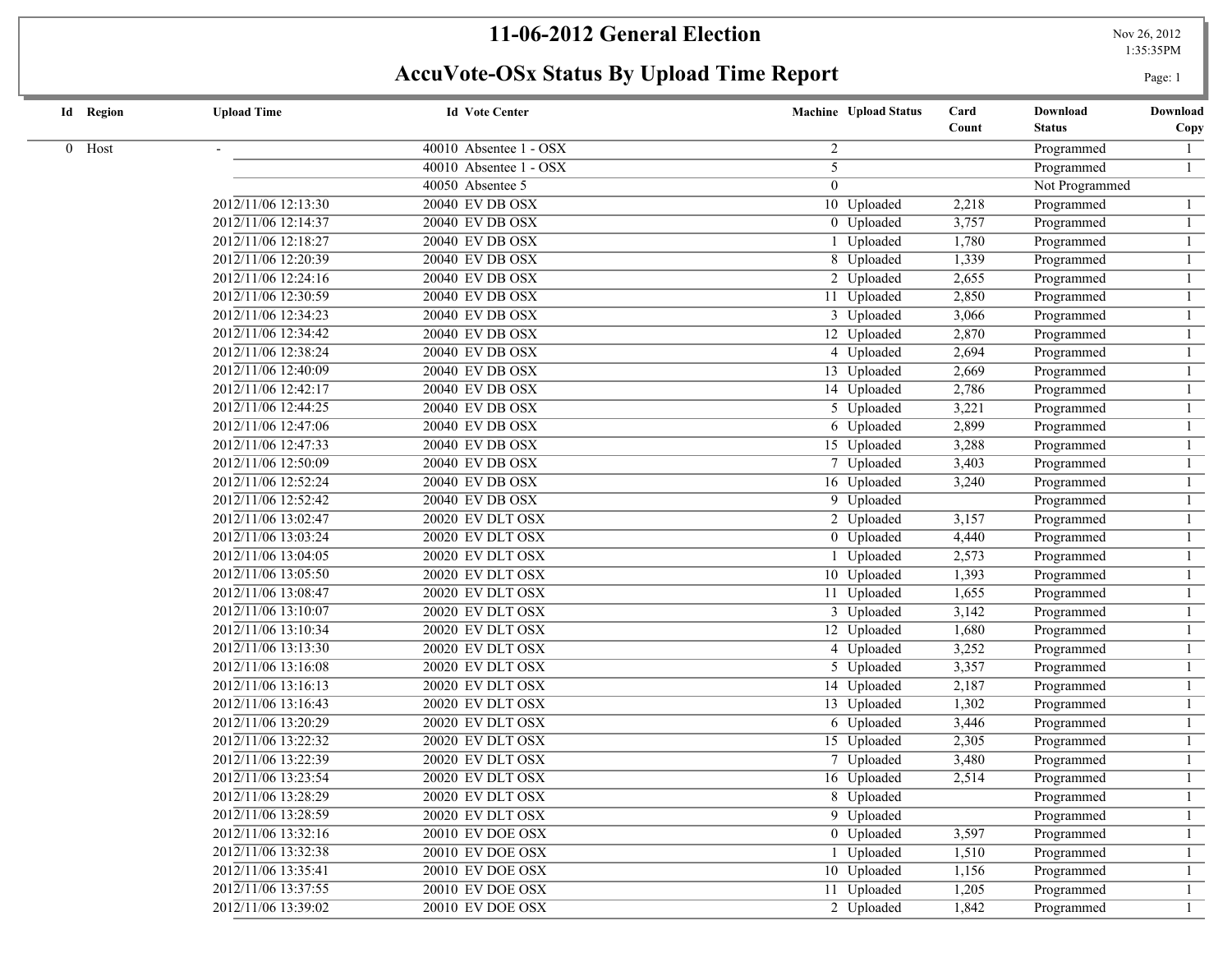## **11-06-2012 General Election** Nov 26, 2012

**AccuVote-OSx Status By Upload Time Report** Page: 2

1:35:35PM

|  | <b>Id</b> Region | <b>Upload Time</b>  | <b>Id Vote Center</b>   | <b>Machine</b> Upload Status | Card<br>Count | Download<br><b>Status</b> | Download<br>Copy |
|--|------------------|---------------------|-------------------------|------------------------------|---------------|---------------------------|------------------|
|  | $0$ Host         | 2012/11/06 13:39:17 | 20010 EV DOE OSX        | 3 Uploaded                   | 2,025         | Programmed                |                  |
|  |                  | 2012/11/06 13:43:35 | 20010 EV DOE OSX        | 12 Uploaded                  | 1,559         | Programmed                | $\mathbf{1}$     |
|  |                  | 2012/11/06 13:43:52 | 20010 EV DOE OSX        | 4 Uploaded                   | 1,786         | Programmed                | $\mathbf{1}$     |
|  |                  | 2012/11/06 13:48:17 | 20010 EV DOE OSX        | 5 Uploaded                   | 1,806         | Programmed                | $\mathbf{1}$     |
|  |                  | 2012/11/06 13:48:48 | 20010 EV DOE OSX        | 13 Uploaded                  | 1,634         | Programmed                | $\overline{1}$   |
|  |                  | 2012/11/06 13:51:25 | 20010 EV DOE OSX        | 14 Uploaded                  | 1,870         | Programmed                | $\overline{1}$   |
|  |                  | 2012/11/06 13:52:08 | 20010 EV DOE OSX        | 6 Uploaded                   | 2,129         | Programmed                | $\mathbf{1}$     |
|  |                  | 2012/11/06 13:54:32 | 20010 EV DOE OSX        | 15 Uploaded                  | 2,036         | Programmed                | $\mathbf{1}$     |
|  |                  | 2012/11/06 13:56:49 | <b>20010 EV DOE OSX</b> | 7 Uploaded                   | 2,663         | Programmed                | $\mathbf{1}$     |
|  |                  | 2012/11/06 13:58:38 | 20010 EV DOE OSX        | 16 Uploaded                  | 2,271         | Programmed                | $\overline{1}$   |
|  |                  | 2012/11/06 13:59:36 | 20010 EV DOE OSX        | 8 Uploaded                   |               | Programmed                | $\mathbf{1}$     |
|  |                  | 2012/11/06 14:02:05 | 20010 EV DOE OSX        | 9 Uploaded                   |               | Programmed                | $\mathbf{1}$     |
|  |                  | 2012/11/06 14:04:08 | 20030 EV OB OSX         | 0 Uploaded                   | 4,448         | Programmed                | $\mathbf{1}$     |
|  |                  | 2012/11/06 14:05:20 | <b>20030 EV OB OSX</b>  | 10 Uploaded                  | 1,693         | Programmed                | $\overline{1}$   |
|  |                  | 2012/11/06 14:08:15 | <b>20030 EV OB OSX</b>  | 1 Uploaded                   | 2,572         | Programmed                | $\mathbf{1}$     |
|  |                  | 2012/11/06 14:10:50 | <b>20030 EV OB OSX</b>  | 2 Uploaded                   | 2,449         | Programmed                | $\mathbf{1}$     |
|  |                  | 2012/11/06 14:14:25 | 20030 EV OB OSX         | 11 Uploaded                  | 2,062         | Programmed                | $\mathbf{1}$     |
|  |                  | 2012/11/06 14:17:29 | <b>20030 EV OB OSX</b>  | 3 Uploaded                   | 2,546         | Programmed                | $\overline{1}$   |
|  |                  | 2012/11/06 14:20:00 | <b>20030 EV OB OSX</b>  | 12 Uploaded                  | 2,495         | Programmed                | $\mathbf{1}$     |
|  |                  | 2012/11/06 14:21:48 | <b>20030 EV OB OSX</b>  | 13 Uploaded                  | 2,976         | Programmed                | $\mathbf{1}$     |
|  |                  | 2012/11/06 14:21:56 | 20030 EV OB OSX         | 4 Uploaded                   | 2,155         | Programmed                | $\mathbf{1}$     |
|  |                  | 2012/11/06 14:27:22 | 20030 EV OB OSX         | 14 Uploaded                  | 2,748         | Programmed                | $\overline{1}$   |
|  |                  | 2012/11/06 14:28:22 | <b>20030 EV OB OSX</b>  | 5 Uploaded                   | 2,691         | Programmed                | $\mathbf{1}$     |
|  |                  | 2012/11/06 14:29:39 | <b>20030 EV OB OSX</b>  | 15 Uploaded                  | 2,985         | Programmed                | $\mathbf{1}$     |
|  |                  | 2012/11/06 14:29:55 | <b>20030 EV OB OSX</b>  | 6 Uploaded                   | 2,755         | Programmed                | $\mathbf{1}$     |
|  |                  | 2012/11/06 14:34:05 | <b>20030 EV OB OSX</b>  | 7 Uploaded                   | 2,704         | Programmed                | $\overline{1}$   |
|  |                  | 2012/11/06 14:34:24 | <b>20030 EV OB OSX</b>  | 16 Uploaded                  | 3,029         | Programmed                | $\mathbf{1}$     |
|  |                  | 2012/11/06 14:37:24 | <b>20030 EV OB OSX</b>  | 9 Uploaded                   |               | Programmed                | $\mathbf{1}$     |
|  |                  | 2012/11/06 14:39:56 | <b>20030 EV OB OSX</b>  | 8 Uploaded                   |               | Programmed                | 1                |
|  |                  | 2012/11/06 14:44:06 | <b>20050 EV NSB OSX</b> | 0 Uploaded                   | 3,969         | Programmed                | $\mathbf{1}$     |
|  |                  | 2012/11/06 14:44:30 | <b>20050 EV NSB OSX</b> | 11 Uploaded                  | 2,024         | Programmed                | $\mathbf{1}$     |
|  |                  | 2012/11/06 14:44:40 | <b>20050 EV NSB OSX</b> | 10 Uploaded                  | 1,741         | Programmed                | $\mathbf{1}$     |
|  |                  | 2012/11/06 14:47:02 | 20050 EV NSB OSX        | 2 Uploaded                   | 1,779         | Programmed                | $\mathbf{1}$     |
|  |                  | 2012/11/06 14:50:48 | <b>20050 EV NSB OSX</b> | 3 Uploaded                   | 2,327         | Programmed                | $\mathbf{1}$     |
|  |                  | 2012/11/06 14:51:46 | <b>20050 EV NSB OSX</b> | 12 Uploaded                  | 2,250         | Programmed                | $\mathbf{1}$     |
|  |                  | 2012/11/06 14:52:02 | <b>20050 EV NSB OSX</b> | 8 Uploaded                   | 2,017         | Programmed                | $\mathbf{1}$     |
|  |                  | 2012/11/06 14:54:07 | 20050 EV NSB OSX        | 9 Uploaded                   |               | Programmed                | $\mathbf{1}$     |
|  |                  | 2012/11/06 14:57:22 | <b>20050 EV NSB OSX</b> | 13 Uploaded                  | 2,678         | Programmed                | $\mathbf{1}$     |
|  |                  | 2012/11/06 14:57:25 | <b>20050 EV NSB OSX</b> | 4 Uploaded                   | 2,595         | Programmed                | $\mathbf{1}$     |
|  |                  | 2012/11/06 15:01:35 | <b>20050 EV NSB OSX</b> | 5 Uploaded                   | 2,582         | Programmed                | $\mathbf{1}$     |
|  |                  | 2012/11/06 15:02:25 | <b>20050 EV NSB OSX</b> | 14 Uploaded                  | 2,579         | Programmed                | $\overline{1}$   |
|  |                  |                     |                         |                              |               |                           |                  |

2012/11/06 15:04:36 20050 EV NSB OSX 15 Uploaded 2,839 Programmed 1